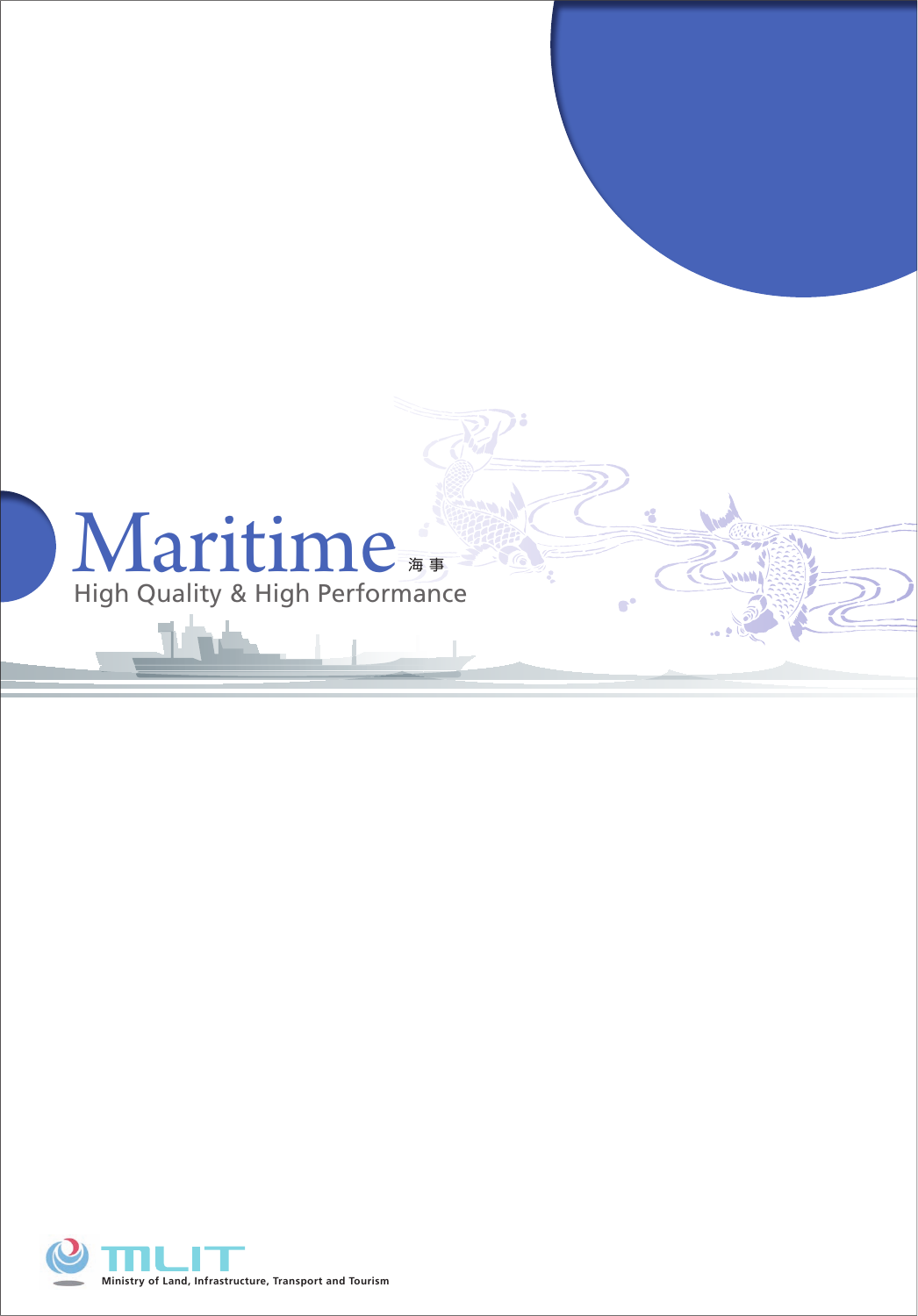# Maritime

# **Japan's Shipbuilding and Marine Equipment Industries Lead the World with Exceptional Technological Expertise, a Proven Track Record and Extensive Experience**

Japan develops and produces a wide variety of ships and marine equipment and continues to lead the world with exceptional technological expertise, a proven track record and extensive experience. This range extends from "carrier vessels" such as bulk carriers, oil tankers, car carriers and container ships to "high-value-added vessels" such as cruise ships and ocean development support ships, "work and research vessels" such as dredgers, fisheries research vessels and drill ships, and "marine structures" such as Mega-Float and semi-submersible drilling rigs.

In particular, Japan boasts the world's top-level technologies in environmental and energy-saving measures, which have been in strong demand in recent years, by vigorously promoting global-leading research and development.



#### F e a t u r e s

©JAMSTEC

- 1. Stable provision of high-quality, high-performance ships
- 2. Global-leading environmental and energy-saving technologies
- 3. Maritime clusters that generate synergistic effects
- 4. Active efforts to pass on techniques and develop human resources

#### 優れた技術力と豊富な実績・経験で世界をリードする日本の造船・舶用工業

日本は、バルクキャリア、オイルタンカー、自動車運搬船、コンテナ 船などの「物資運搬船」から、クルーズ船、海洋開発支援船などの「高 付加価値船」、浚渫船、漁業調査船、掘削船などの「作業・調査船」、メガ フロート、セミサブリグなどの「海洋構造物」まで、多種多様な船舶・舶 用機械を開発・製造し、その優れた技術力と豊富な実績・経験で世界を リードし続けています。

 なかでも、近年強く求められている環境・省エネ対策については、世 界に先駆けて積極的に研究開発を進めてきたことにより、世界最高レ ベルの技術を有しています。

#### F e a t u r e s

- 1. 高品質かつ高性能な船舶を安定的に提供
- 2. 世界をリードする環境・省エネ技術
- 3. 相乗効果を生みだす海事クラスター
- 4. 技術の伝承と人材育成に積極的に取り組む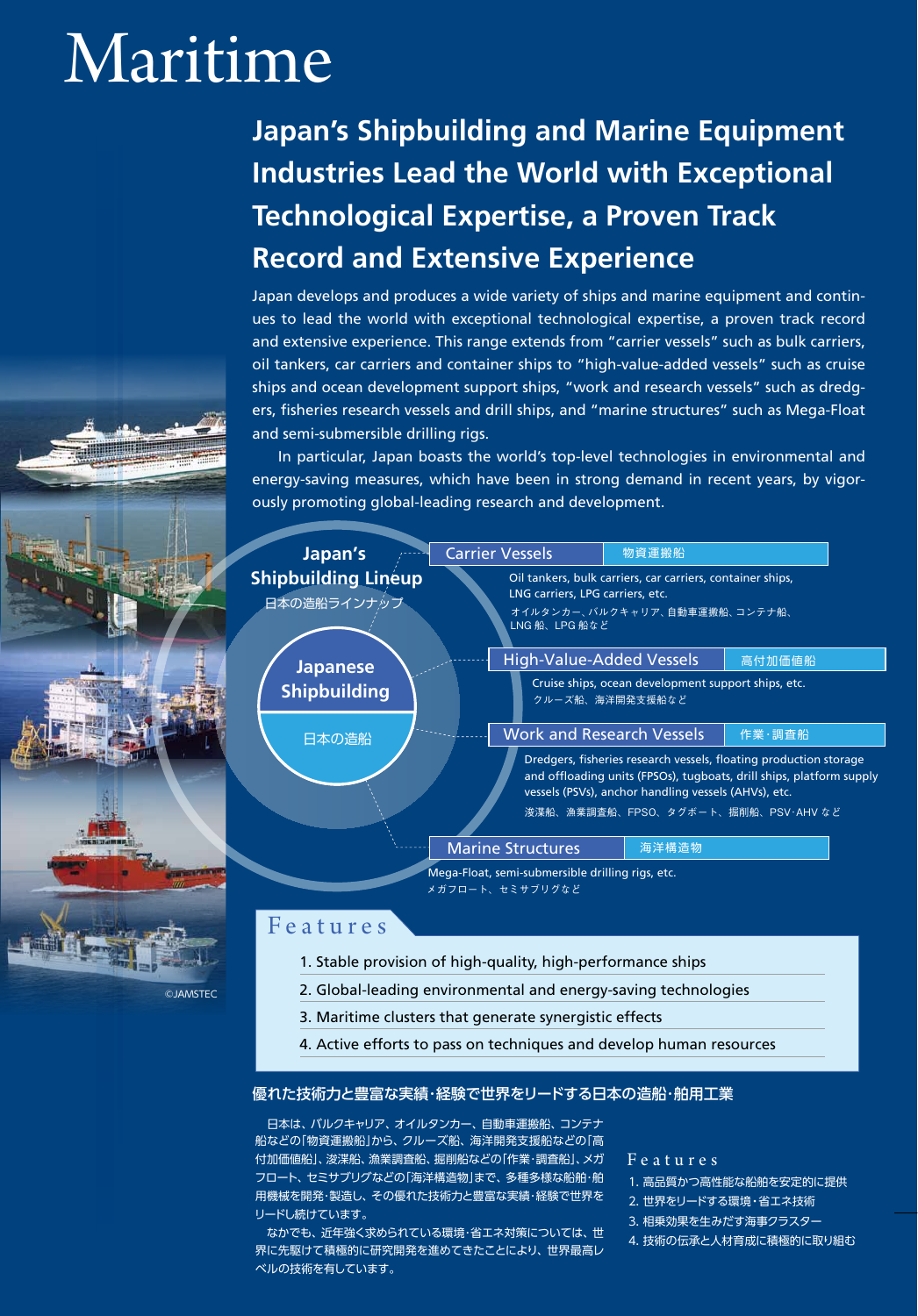2

# **Stable Provision of High-Quality, High-Performance Ships** 1

Backed by Japan's outstanding technology, proven track record and wealth of experience accumulated over the years, Japanese shipbuilding and marine equipment industries provide a stable supply of a wide range of ships both in terms of "High Performance," which allows safe and economical operation of ships, and "High Quality," which promises excellent durability and reliability.

# **Global-Leading Environmental and Energy-Saving Technologies**

Being an important part of social infrastructure, ships have always been required to realize high safety and economic efficiency. Nowadays, there are also strong demands for new innovations that ensure ships are environmentally friendly and energy saving.

In Japan, government, industry and academia work hand in hand to continuously devise cutting-edge technologies for the design and construction of advanced ships that meet the needs of society and ship owners.

## **World's First Large Container Vessel Equipped with Air Lubrication System**

The *MALS-14000CS* represents the world's first successful application of a large container vessel equipped with an air lubrication system (Capacity of 14,000 TEU <Twenty-foot equivalent container unit>). In addition to the newly developed air lubrication system, the vessel reduces CO2 emissions by 35% compared with container carriers of conventional design thanks to the adoption of today's most advanced, high-efficiency ship hull design and propulsion system.

## ● **CO2 Emissions Cut by 10% with Air Lubrication System**

The *MALS-14000CS* adopts the proprietary Mitsubishi Air Lubrication System (MALS), which reduces frictional resistance between the vessel hull and seawater by pumping air bubbles onto the bottom of the vessel, reducing CO2 emissions by 10%.



#### 高品質かつ高性能な船舶を安定的に提供 1

 日本の造船・舶用工業産業は、優れた技術力および 豊富な実績・経験をもとに、安全かつ経済的な「高性 能」と、耐久性・信頼性を確保する「高品質」の両面をも つ多様な船舶を安定的に提供しています。

# 2 世界をリードする環境・省エネ技術

 重要な社会基盤である船舶には、安全性や経済性は もちろん、近年は特に環境・省エネ対策についての技 術革新が強く求められています。

 日本は、官民学が一体となって継続的な技術開発に 取り組み、社会や船主のニーズに応えた先進的な船舶 の設計・建造および舶用技術の開発を行っています。

#### 世界初、空気潤滑システム搭載の 大型コンテナ船

 世界で初めて実用化に成功した空気潤滑システム 搭載の大型コンテナ船「MALS-14000CS」(コンテナ 積載量14,000個<20フィートコンテナ換算>)。新開 発の空気潤滑システムに加え、最新鋭の高効率な船型 や推進機関の採用などにより、従来船に比べCO2の排 出量を35%削減しています。

#### ●空気潤滑システムの搭載で10%のCO2削減

 空気を船底に送り込み、泡の力で船舶と海水の摩 擦抵抗を低減させる独自の空気潤滑システム「MALS」 (Mitsubishi Air Lubrication System)」を搭 載し、 CO2を10%削減しました。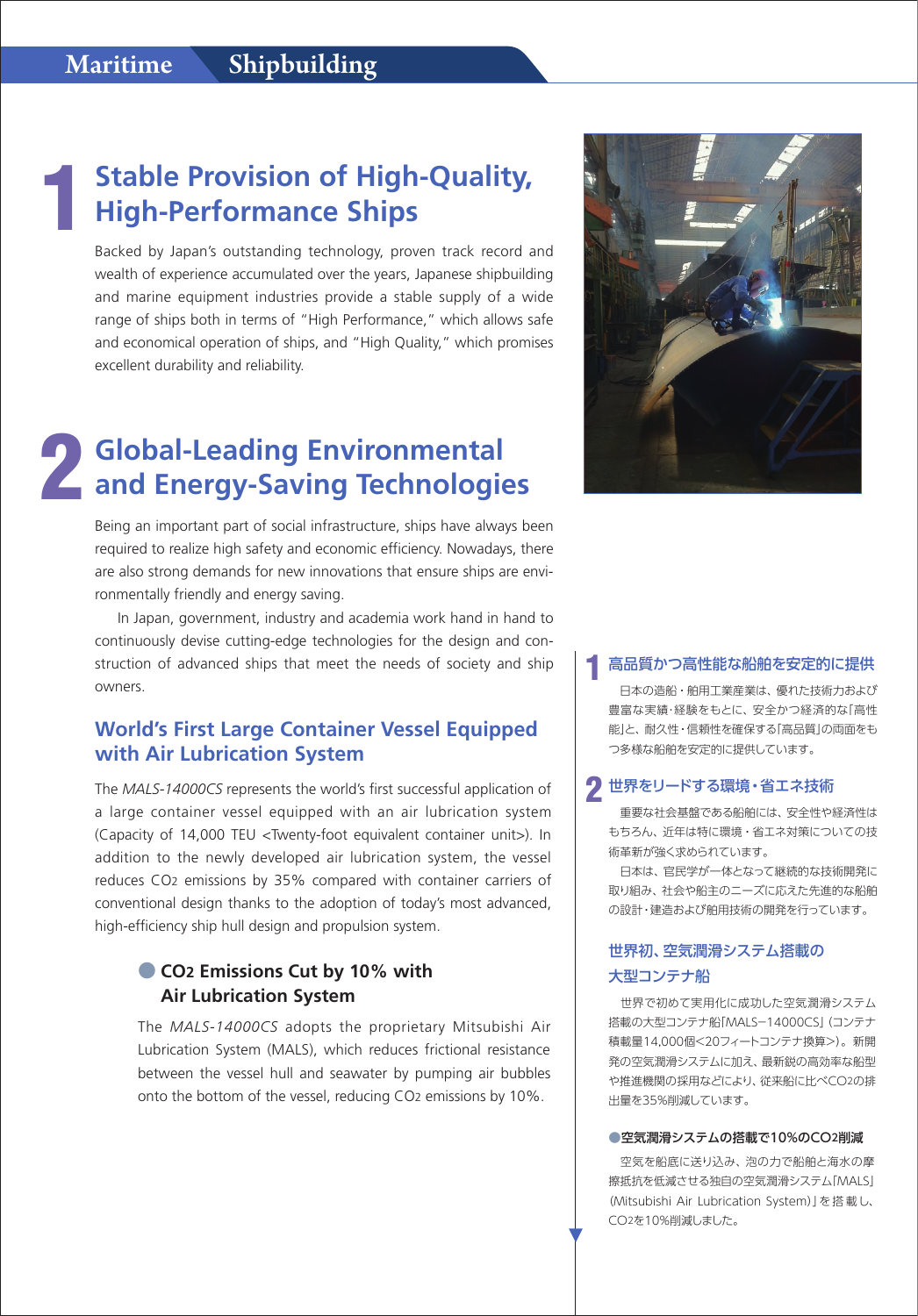## ●**Newly Developed Hull and Propulsion System Reduce CO2 Emissions by 24%**

In addition to the low-friction hull, the new ship design, which provides innovative arrangement for the bridge and exhaust funnels as well as increased container carrying capacity, coupled with a two-engine, two-shaft propulsion system, enables a 24% reduction in CO2 emissions.

# **CO<sub>2</sub> Reduced by 5% by Electronically Controlled Diesel Engine and Waste Heat Recovery System**

The combination of an electronically controlled diesel engine and waste heat recovery system helps reduce CO2 emissions by 5%.

# **Low Environmental-Impact Container Carrier, Tanker and Bulk Carrier**

A low environmental-impact container carrier, tanker and bulk carrier incorporating state-of-the-art technologies each realize a 30% reduction in both energy consumption and CO2 emissions compared with conventional ships.

## **C** Low Environmental-Impact Container Carrier

The low environmental-impact container carrier *eFuture 13000C* significantly reduces environmental load by employing a newly developed twin-skeg hull form, considerably improving propulsion performance, boosting efficiency of the engine plant system and incorporating photovoltaic panels and high-capacity batteries.





Twin-skeg hull form 2軸船型



*MALS-14000CS*

#### ● 新開発の船型・推進装置などで24%のCO2削減

 抵抗の少ない船型の開発に加え、船橋・煙突・コンテ ナ積載スペースの配置の工夫、新2機2軸推進装置の採 用などにより、CO2を24%削減しました。

#### **● 電子制御機関・排熱回収装置などで5%のCO2削減**

 電子制御機関や排熱回収装置の組み合わせなどに より、CO2を5%削減しました。

## 環境負荷低減型のコンテナ船・タンカー・ バルクキャリア

 最新技術を随所に織り込んだ環境負荷低減型の「コン テナ船」「タンカー」「バルクキャリア」。いずれも、従来船 に比べ、エネルギー消費量・CO2排出量ともに30%低 減を実現しています。

#### ● 環境負荷低減型コンテナ船

 環境負荷低減コンテナ船「eFuture13000C」は、新 開発の2軸船型の採用や推進性能の大幅な向上、プラン トシステムの効率向上、太陽光パネル・大容量蓄電池の 採用などにより、環境負荷の大幅な低減を図りました。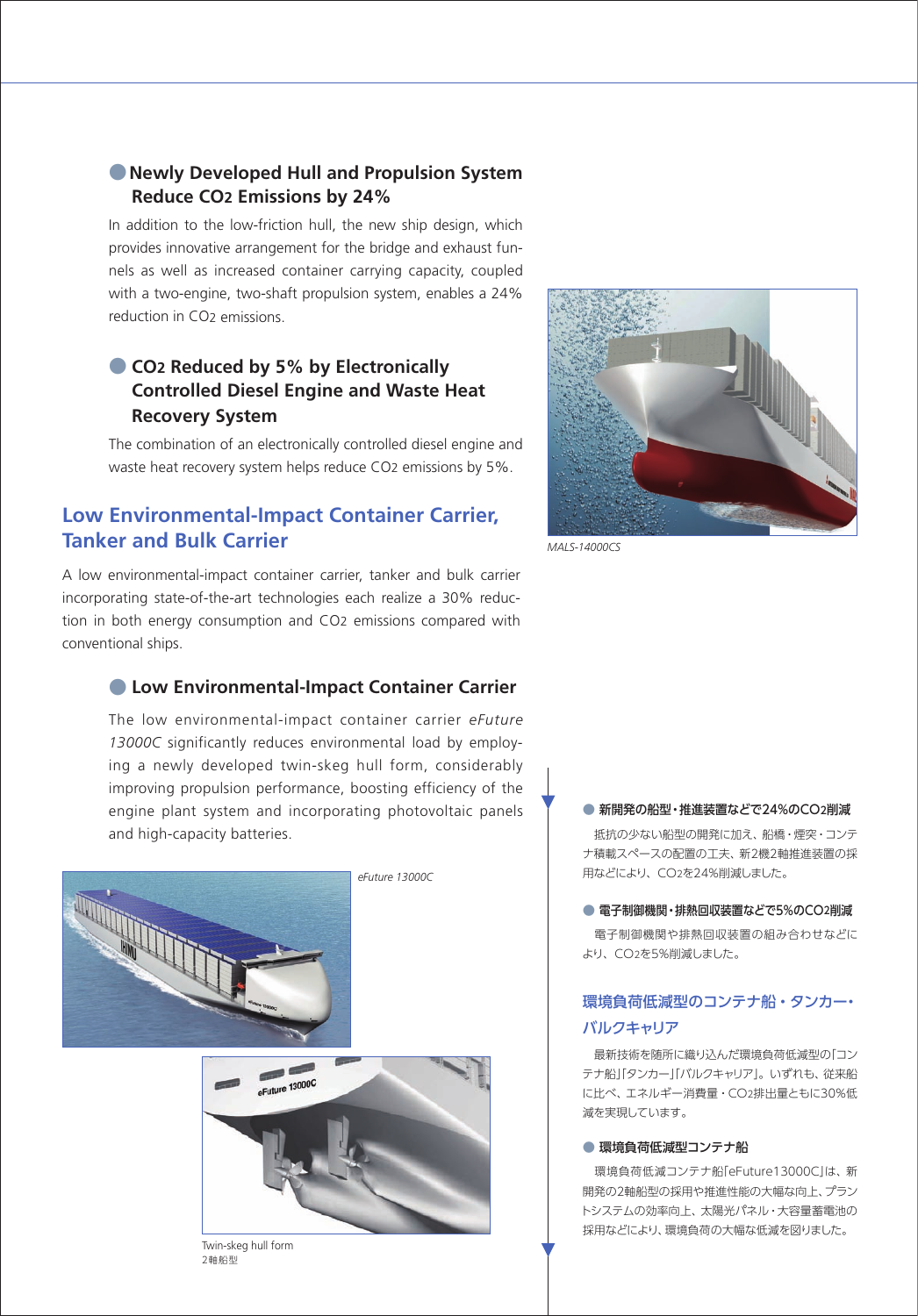# ● **Low Environmental-Impact Tanker and Bulk Carrier**

The low environmental-impact tanker *eFuture 310T* and low environmental-impact bulk carrier *eFuture 56B* significantly reduce environmental load by employing an updated contra-rotating propeller system, composite-type energy-saving devices and a ship configuration that reduces resistance from waves and wind pressure.



*eFuture 310T*



*eFuture 56B* Contra-rotating propeller system 二重反転プロペラ

# 3

# **Maritime Clusters that Generate Synergistic Effects**

The Japanese shipbuilding industry, marine equipment industry and marine shipping industry, each of which has achieved top global scale and results, work closely together to form maritime clusters. This cooperative relationship creates a synergy that is unique to Japan, driving effective quality improvement and technological development.

# **Active Efforts to Pass On Techniques and Develop Human Resources** 4

Although manufacturing processes are fully automated for many industrial products, certain shipbuilding processes still require skilled technicians, and these can greatly impact the quality and performance of the ship.

The Japanese shipbuilding industry places emphasis on passing on techniques and developing human resources in order to maintain and improve the quality of personnel.



4 Shipbuilding site 造船風景

#### ● 環境負荷低減型タンカー・バルクキャリア

 環境負荷低減型タンカー「eFuture 310T」および環 境負荷低減型バルクキャリア「eFuture 56B」は、改良 型二重反転プロペラシステムや複合型省エネ付加物、 波浪中抵抗・風圧抵抗を抑える船体形状の採用などに より、環境負荷の大幅な低減を図りました。

# 相乗効果を生みだす海事クラスター 3

 日本は、世界トップクラスの規模と実績をもつ造船 業・舶用工業・海運業を有しており、これらの関連産業 が密接に連携・協力して海事クラスターを形成していま す。これにより、他国にはない相乗効果を生みだし、効 率的な品質向上と技術開発を可能にしています。

#### △ 技術の伝承と人材育成に積極的に取り組む

 生産工程の自動化が進む工業製品。しかし、造船には 作業者の熟練技能が不可欠な工程がいくつも残されて おり、これが船舶の品質と性能に大きく影響します。

 日本の造船業は、積極的に技能の伝承や人材育成を 行うことにより、人々のクオリティの維持や向上に努めて います。